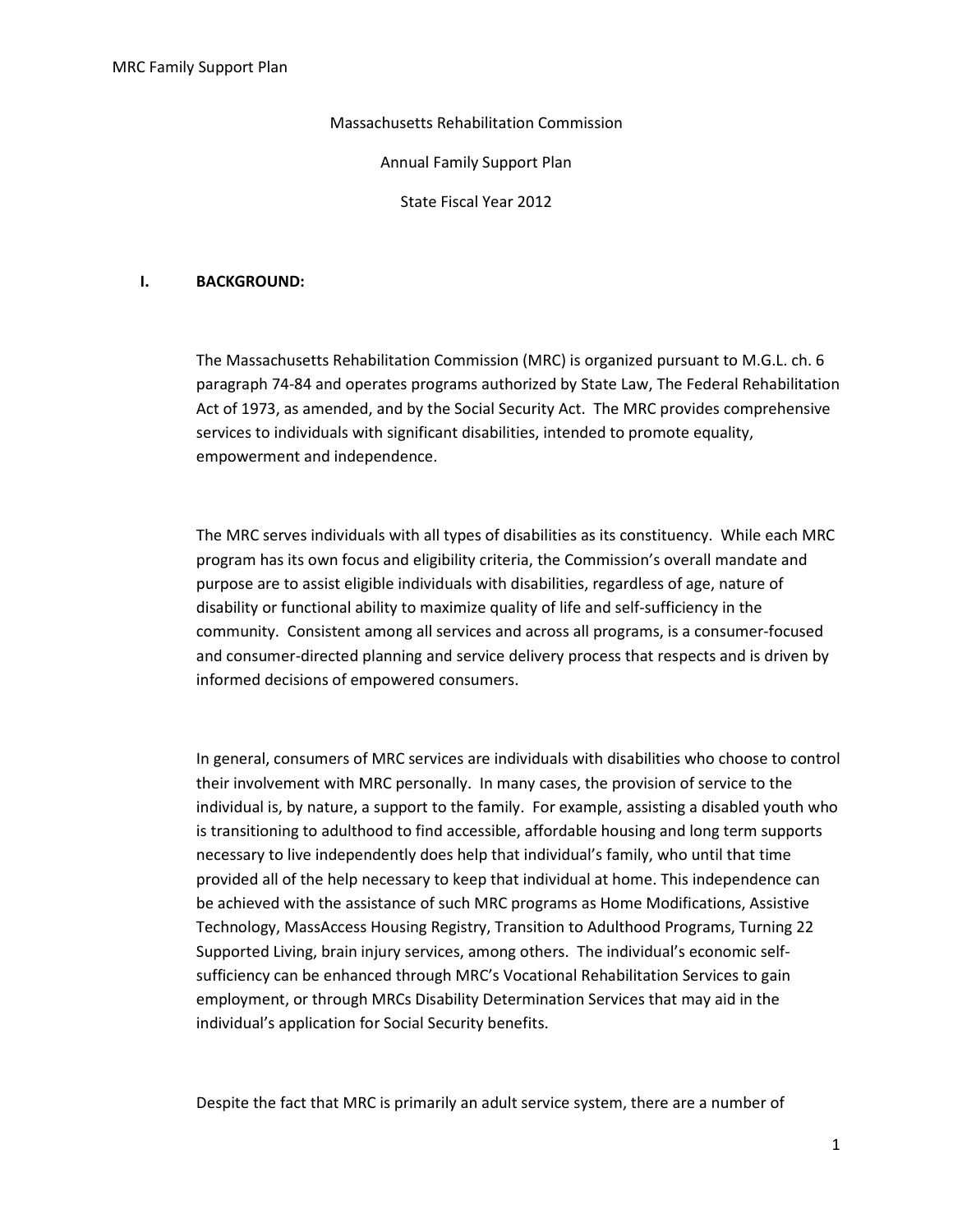programs that are also available to, or directly benefit, children and youth with disabilities. Specifically, the Turning 22 Supportive Living Program, Transition to Adulthood Programs, Family Assistance Services of the Statewide Head Injury Program, the Home Modification Loan Program, MassAccess Housing Registry, and the services under the Assistive Technology programs, including the AT Loan Program and the MassMatch School Swap program, are utilized to benefit children and/or young adults with disabilities.

MRC Vocational Rehabilitation Services and Community Living Programs continue to collaborate and improve coordination of services for Transition Age Youth. Furthermore, over the next year, MRC will be reviewing the recommendations of both the Autism Commission and The Brain Injury Commission and determining best methodologies for incorporating recommendations of those commissions and collaborating with state agency partners to best serve these populations.

#### II. SUBSTANTIAL CONSULTATION:

Consumer Involvement is an integral aspect of all MRC programs and services. This begins with involvement of the consumer, and when appropriate, his or her legal guardian, in all aspects of development and implementation of their individual service plan, individual transition plan, or individual plan for employment.

Furthermore, consumer input is solicited through many means, for the purposes of informing agency decision-making, program planning and development. Avenues for consumer involvement include: focus groups, formal and informal advisory committees, surveys and needs assessments, and individual consumer consultants who are hired to share their expertise and consult on specific projects.

In FY '11, specific avenues for obtaining substantial consultation have included:

• Formation of District Advocacy Councils: In response to feedback from the Town Meetings held in FY'10, MRC has reorganized what were VR-specific District Advisory Committees, into broader focused "District Consumer Advocacy Councils" (DCACs). These DCAC's include a broader-based constituency and address issues of concern to both Community Living Programs and Vocational Rehabilitation Services. While these DCACs are still in the formulation stage, 1 to 2 meetings have been held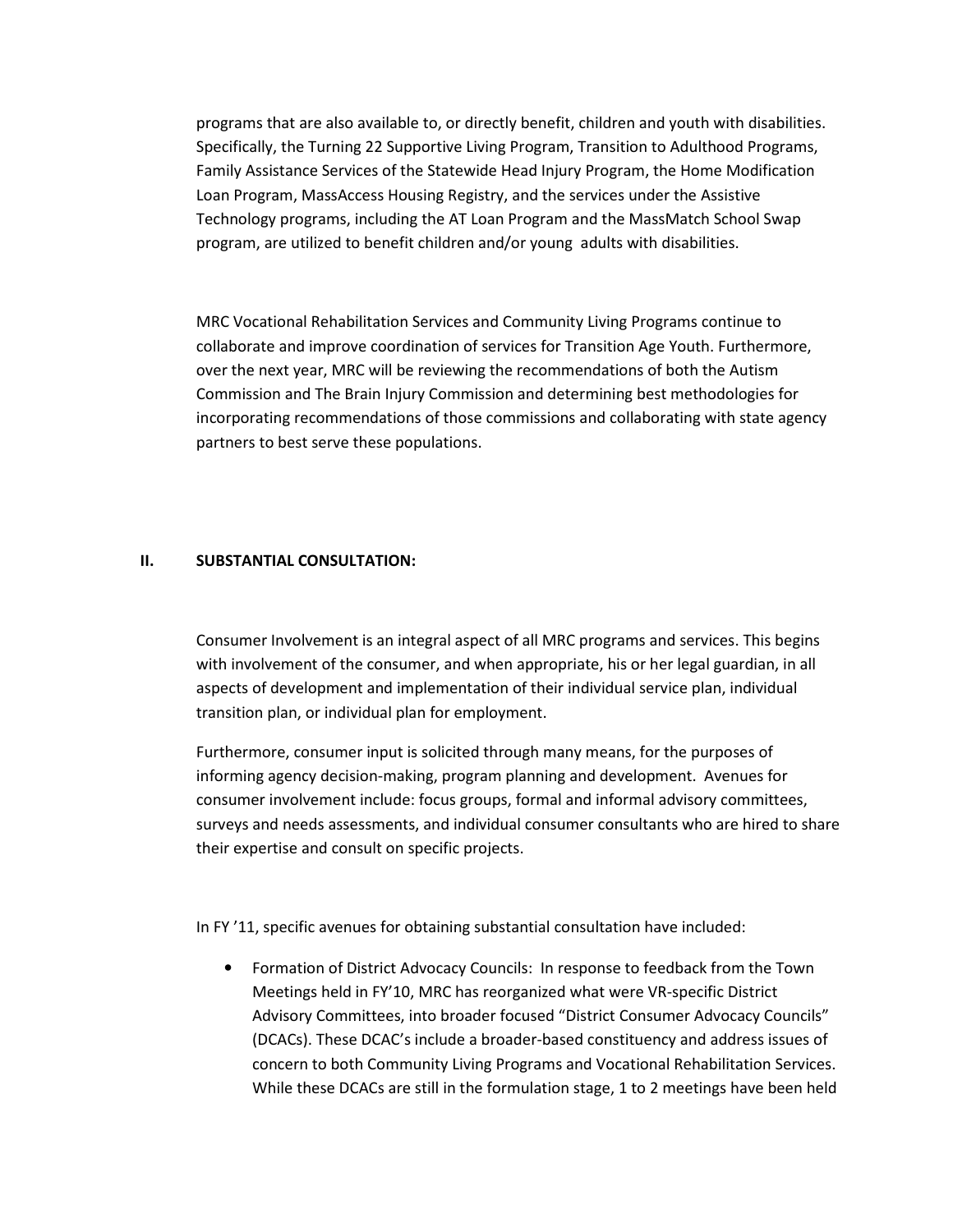in each region. Members include consumers and providers of both CL and VR programs, representatives of schools, transit authorities, employers, and others with a vested interest in successful outcomes for MRC consumers.

- Regular meetings of Program Specific and Topic Specific Advisory Committees continue, including: Statewide Head Injury Advisory Board, State Rehabilitation Council, Assistive Technology Act Advisory Council, State Independent Living Council, and the Home Care Assistance Program Advisory Committee, among others
- Unserved/Underserved Focus groups, conducted by the Consumer Involvement Department to gain feedback from consumers of VR services who were unable to gain successful employment
- Focus groups conducted by the Marketing Team to address how MRC is currently perceived and how to better market the agency to better reflect its comprehensive programs and services. Focus groups were comprised of current and past consumers and their family members, providers, employers, and other stakeholders
- Involvement of Individual Consumer Consultants in RFR reviews, interview committees, and program specific projects
- Consumer Satisfaction Surveys
- Consumer Needs Assessment Survey
- Participation at all meetings of the Statewide Independent Living Council and support and consultation to its subcommittees
- An Annual Consumer Conference: This year, co-sponsored by the Massachusetts Commission for the Blind (MCB), The Massachusetts Commission for the Deaf and Hard of Hearing (MCDHH) and the State Independent Living Council (SILC), the conference was fully driven by consumers of the four cosponsoring organizations with staff support. Workshop topics of interest to families included: "Transition from School to Work to Independence" , "Assistive Technology Funding: Where and How" and "Credit and Independence: How they Can Work Together"
- Regional Transition Teams: comprised of consumers, family members, family organizations, educators and MRC staff, focusing specifically on issues related to transitioning youth with disabilities to the adult service system. This work is supported by the Transition Works grant
- Also through the Transition Works grant is the Family Involvement Subcommittee, led by partner agency, The Federation for Children with Special Needs, formed to address the need for education and outreach to families regarding the transition process.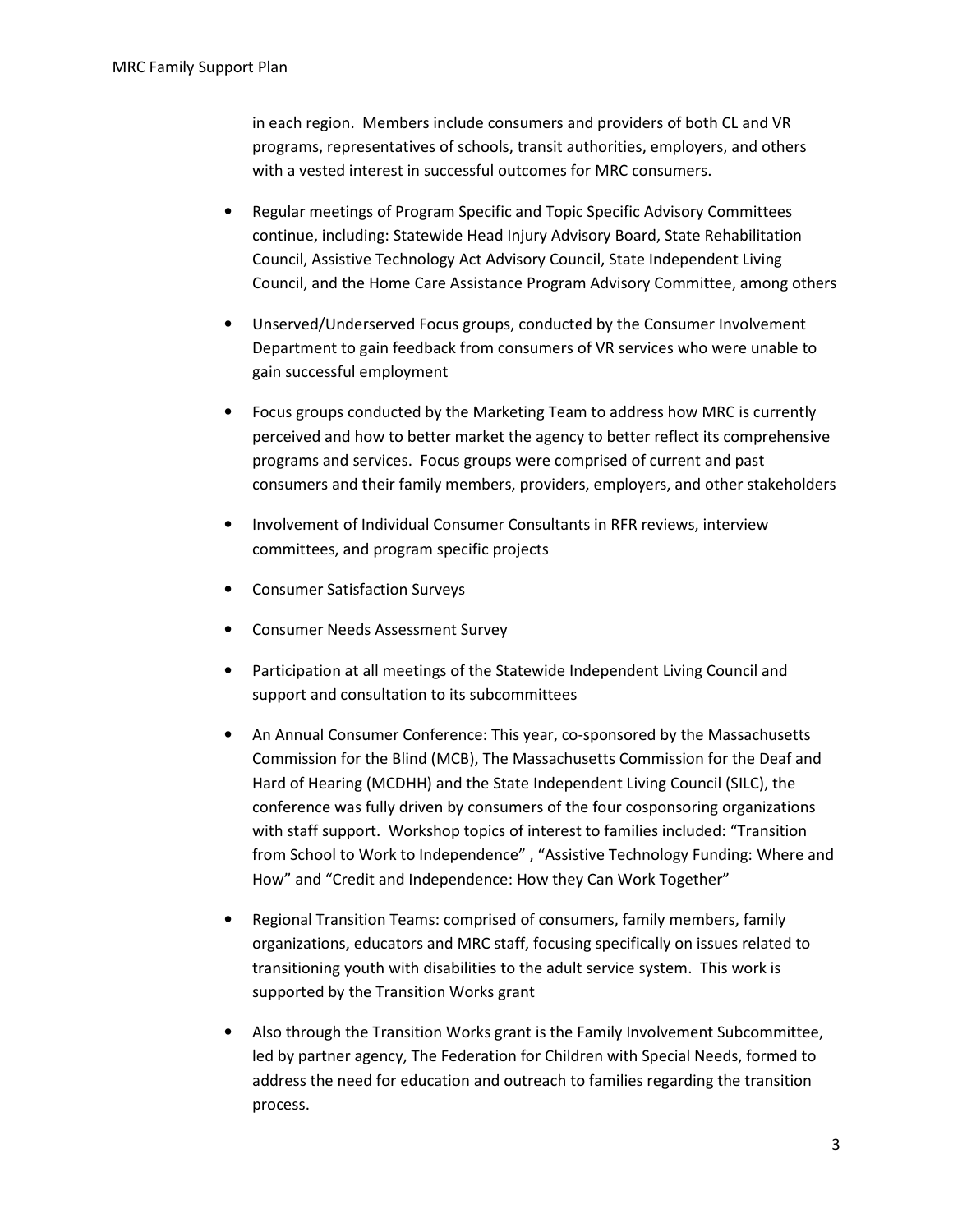Moreover, many of the agencies with MRC contracts are required to have advisory councils and other means of consumer input to ensure high quality services that meet the needs of their consumers.

## III. ACCOMPLISHMENTS IN FY'11

Despite this being a time of scarcer resources, MRC has continued to look for ways to expand resources available to individuals with disabilities so that they can continue to pursue their goals toward independence, economic self-sufficiency and community engagement. This past year's accomplishments exemplify collaboration among other agencies and partners for the purposes of maximizing resources. While this is especially highlighted in Section 6, Interagency Collaboration, accomplishments, include a vast array of system improvements that demonstrate such collaboration:

## 1. Family Empowerment and Substantial Consultation:

- Family Involvement Subcommittee, supported by the Transition Works grant, developed a training curriculum for Families entitled "Planning a Life" to educate families on the need for a robust transition planning process
- Family Involvement Subcommittee developed a guidebook to transition
- Newly organized District Consumer Advocacy Councils have formed and are beginning to develop goals and priorities
- The Statewide Independent Living Council's efforts to expand services to youth, has resulted in one additional ILC responding to the RFR for a Transition to Adulthood Project. If this is accepted, the number of Centers with a TAP will increase to 7.
- The District Consumer Advocacy Councils have included youth with disabilities, their family members, representatives from school systems, and others involved in transition, and have included special education and transition to adulthood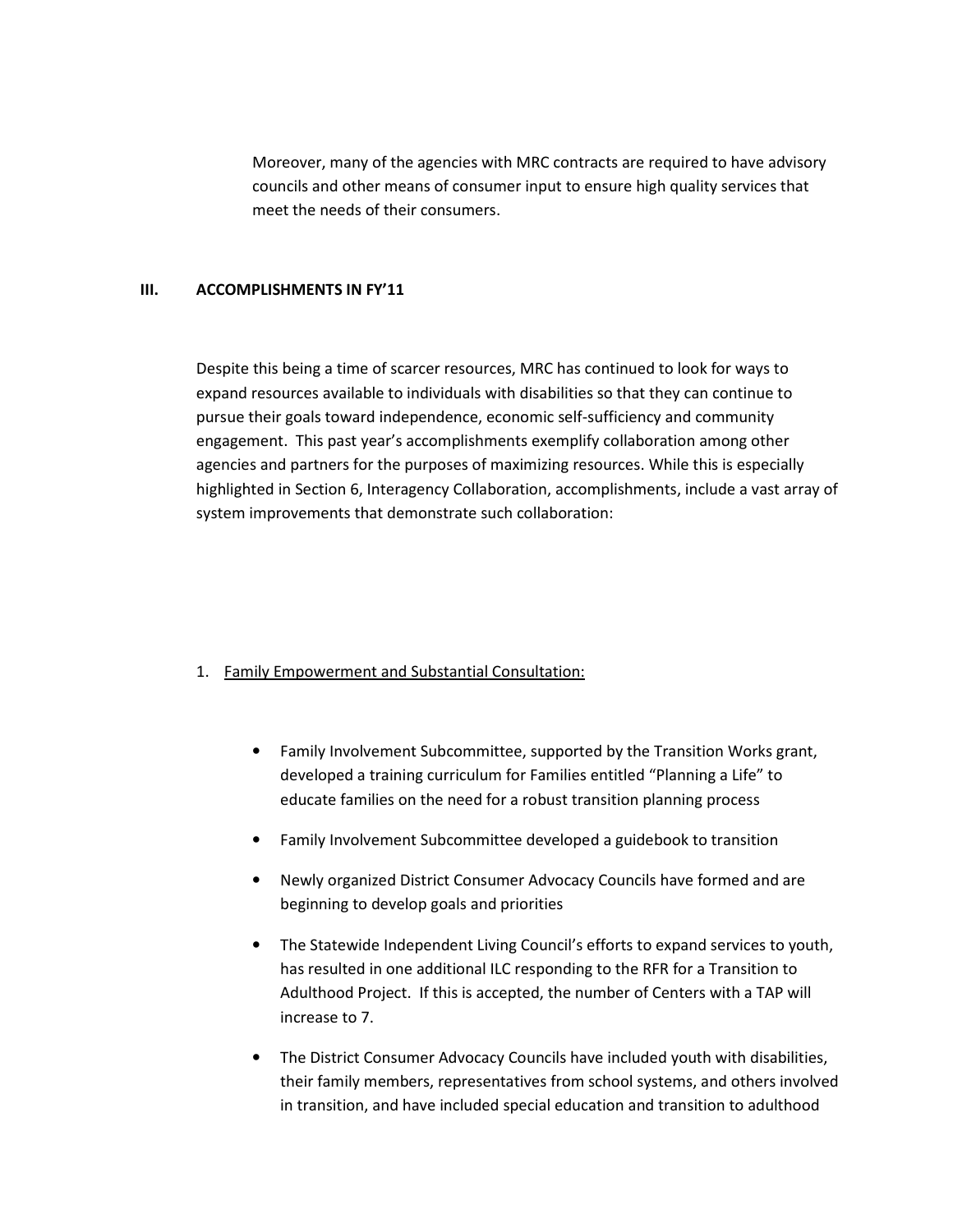and bullying of people with disabilities among possible agenda items for the next year

• Focus groups held by the Marketing Team to determine how the agency can improve its outreach to enable consumers, family members and other stakeholders to understand the full range of supports and services that they may have access to through MRC

## 2. Family Leadership:

- Through the Transition Works Grant, and in partnership with the Federation for Children with Special Needs, "Planning a Life" training sessions were held in various locations across the state that enable families to better understand and advocate for a robust transition plan for their family member as they prepare to graduate high school
- Also through this partnership, the Federation has developed a transition handbook for families that addresses the gaps in information currently available and ensures that families have comprehensive information about adult services for their family member with a disability
- Through contract with the Brain Injury Association of Massachusetts, support groups and training sessions were held to enable families to support their members with brain injuries to live successfully in the community
- As MRC's focus is on empowering the individual with the disability, our work to support and strengthen the knowledge, skills and rights of youth who are served by the agency, continues to include mentoring. The Statewide Mentorship Program, in collaboration with Partners for Youth with Disabilities, made 39 new mentor matches during the year, and currently supports over 100 matches
- In conjunction with the Commonwealth's state as a model employer initiative MRC placed 30 youth with significant disabilities in paid summer internships in state agencies in the Springfield, Worcester and Boston areas.
- MRC financially sponsored and supported with staff the second Summer Youth Leadership Forum, a two week program in which youth with disabilities were provided with role modeling, and training in advocacy and leadership skills.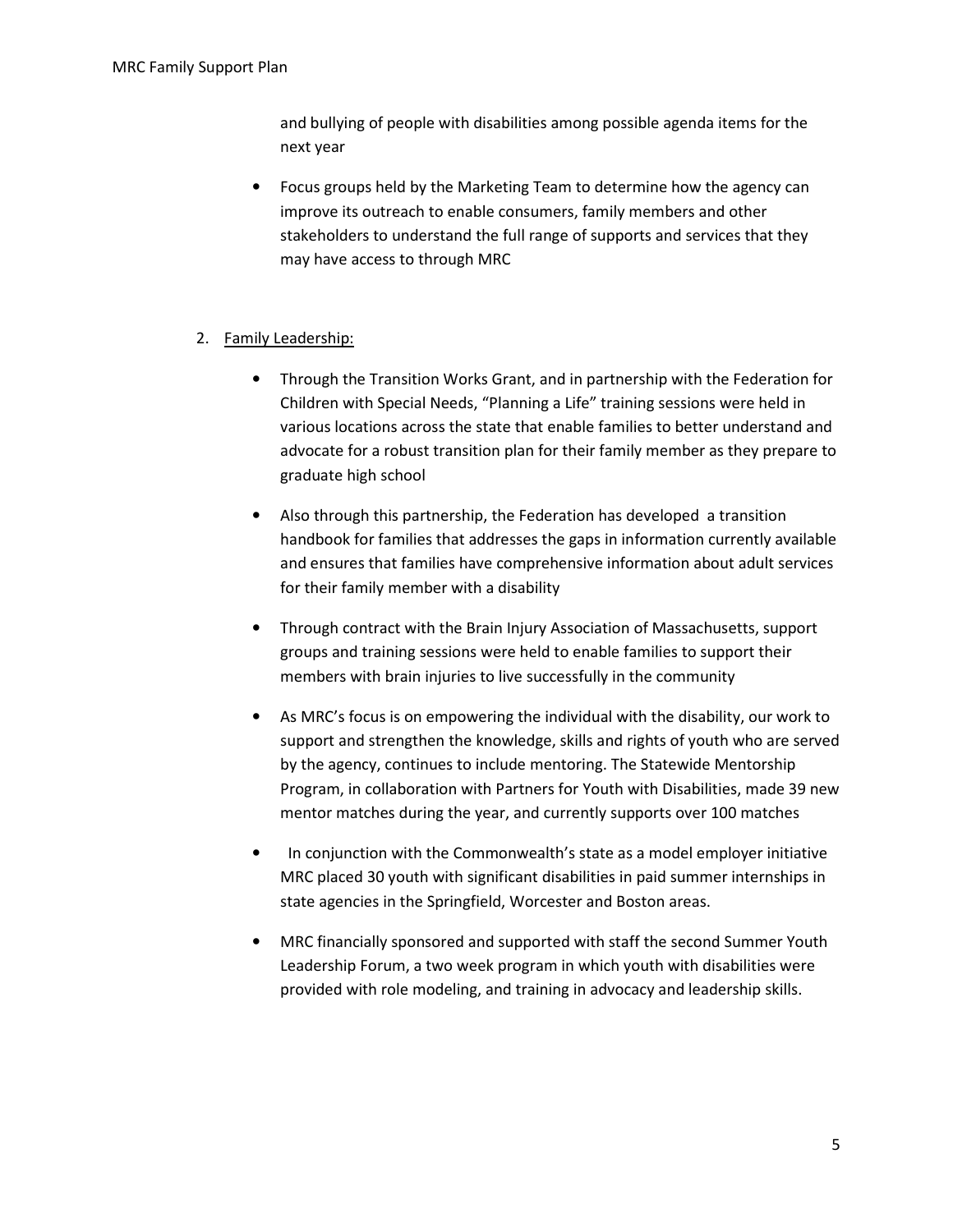#### 3. Family Resources and Funding:

MRC has established Transition Liaisons in all area offices and in each Community Living Program. These liaisons attend trainings and share information regarding service eligibility and application procedures to better connect people to available services in a timely manner. Through the Consumer Involvement Department, the State Rehabilitation Council updated its consumer guide to services to continue to provide information about all available services to consumers receiving service within any department. The Marketing Team is in the process of revising all materials to better describe MRC to consumers and potential consumers of services.

In conjunction with the Executive Office of Elder Affairs, MRC has worked with Independent Living Centers and Aging Service Access Points to develop a network of Long Term Care Options Counselors, who have received extensive training in the range options and service opportunities currently available to assist people with disabilities to live in the community. These counselors work with people in Skilled Nursing Facilities and those who are at risk of entering facilities to develop a support plan and gain access to services that will allow them to live successfully in the community.

Beyond working to increase awareness of and access to existing services, MRC is actively working in collaboration with MassHealth to expand the scope of services available to enable people with severe disabilities to leave skilled nursing facilities and chronic hospitals , through the development of Medicaid Waivers.

Together with EHS, MassHealth and UMass, two 1915 Medicaid Waivers have been implemented that are enabling people with Acquired Brain Injuries to leave facilities and live in either Community Residences (Res Hab Waiver) or in their own home or apartment with a broader range of services and case management support than was previously available. To date approximately 20 people with Acquired Brain Injuries have transitioned out of facilities through these new waivers.

MRC is also working with EHS, MassHealth, UMass, and other state agencies to develop two new Money Follows the Person (MFP) Waivers that will expand services to a broader population of people with disabilities currently in facilities. Beyond the Waiver Services that are being developed, the Money Follows the Person grant allows for the development of new demonstration services. The MFP Project Team ensures that there is substantial consultation throughout the development and implementation of MFP services, and MRC has been actively involved in ensuring that its consumers, potential and their family members are represented in this process.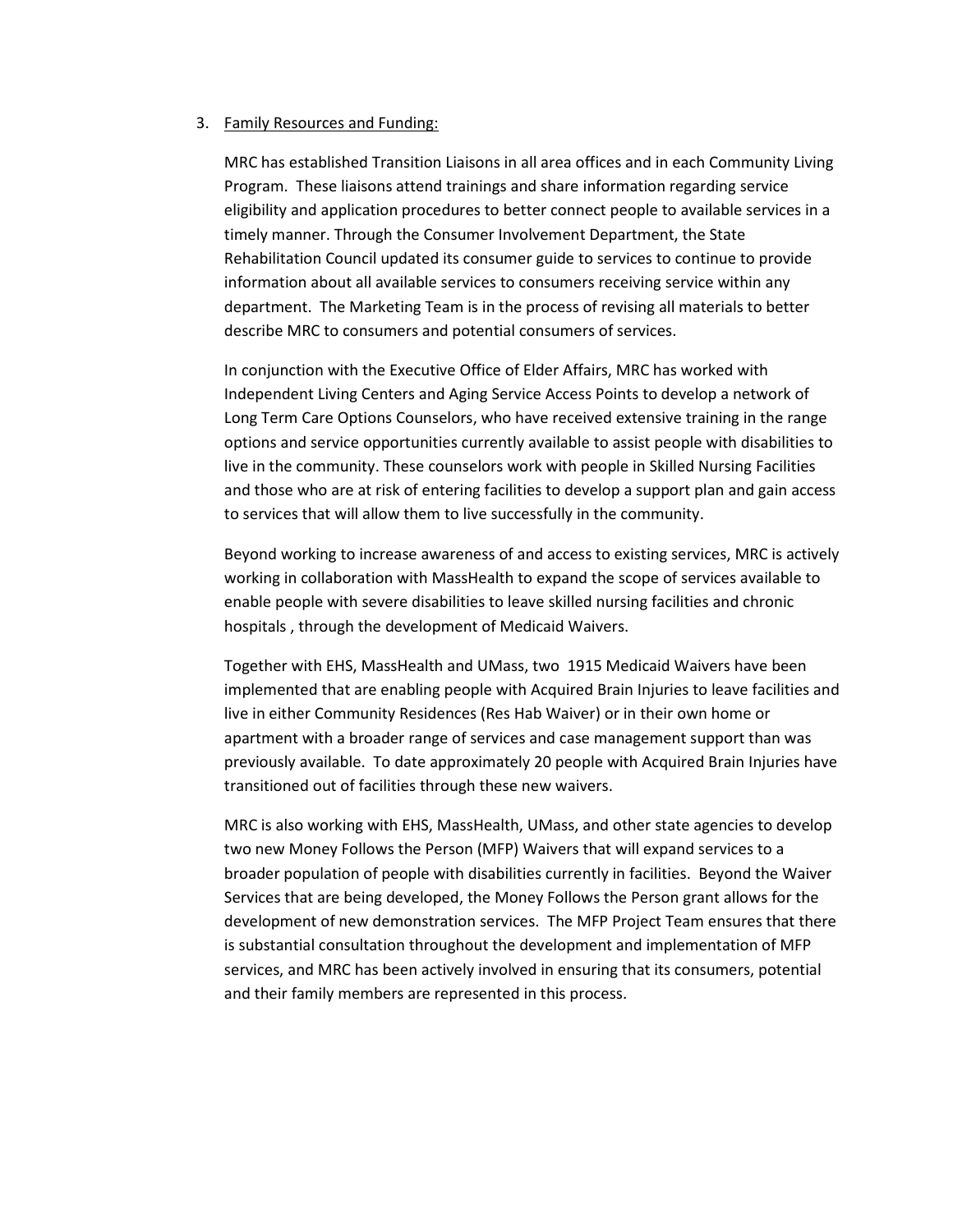4. Accessing Services and Support:

As mentioned above, MRC continues to expand and improve upon methods of increasing awareness of the availability of services to its constituents. This includes general outreach as well as outreach to targeted audiences.

- MRC contracts with UMass to support the Mass Network of Information Providers (MNIP) that encourages communication, collaboration and information sharing among human service providers in the state, and includes a support network, access to a resource database and topic-specific fact sheets, and newsletters
- MRC is the lead agency for Assistive Technology and supports MassMatch, GetAT stuff.org, School Swap and the AT Demonstration Centers that all work to get information about Assistive Technology to consumers and their families and service providers
- MRC also supports Mass Access Housing Registry as a means to make information about accessible and affordable housing readily available to consumers and their families
- ILC centers and their Long Term Care Options Counselors conduct outreach to individuals in nursing facilities, and in FY 11 helped 149 people successfully transition to the community
- The Vocational Rehabilitation division continues to ensure the presence of a Vocational Rehabilitation Counselor in every High School in the state for the purposes of identifying students with disabilities and assisting them to access the adult service system by participating in transition plans whenever possible, and by providing information regarding MRC services
- MRC continues to refine its 688 program internally to ensure that consumers come into the VR program in an informed and seamless manner so that an appropriate individualized transition plan can be developed
- MRC's Statewide Head Injury Program, through the Northeast Veteran's with Traumatic Brain Injury Grant, provides outreach and training to veterans and their families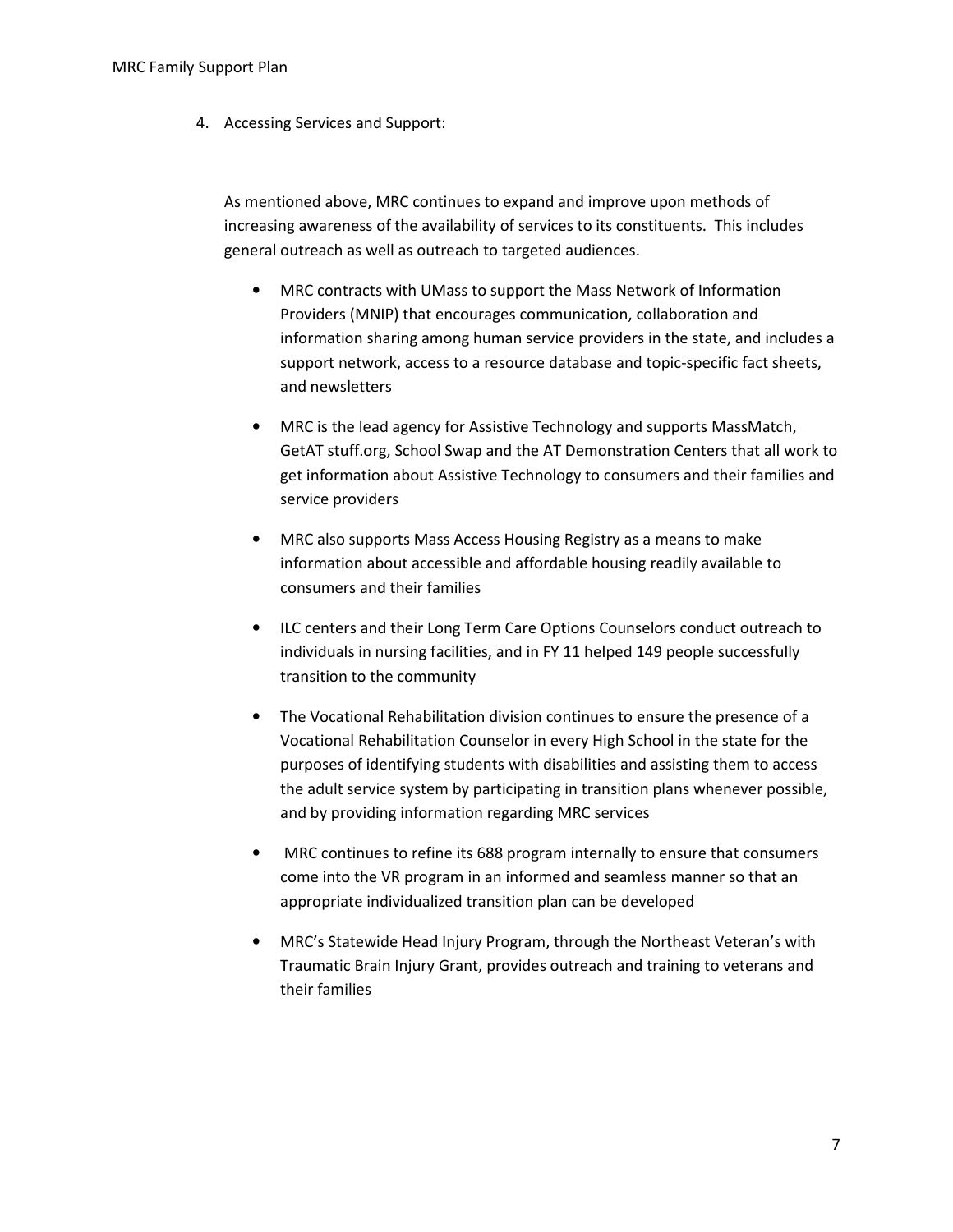# 5. Culturally Competent Outreach and Support

The Transition Works Grant has established Transition Counselors in area offices that serve diverse populations, with the specific goal of ensuring outreach and better connections with traditionally underserved communities. In Boston, for example, MRC is partnered with Urban Pride to ensure that the schools serving minority populations are fully aware of MRC's services and how to access them.

The Brain Injury and Statewide Specialized Community Services continues to conduct outreach to diverse communities and has partnered with community organizations to provide information about MRC's programs and services in general and to facilitate access to services for diverse communities.

# 6. Interagency Collaboration

The Massachusetts Rehabilitation Commission recognizes the importance of interagency collaboration in ensuring that the best possible array of services is made available to people with disabilities, whether they be children, transition age youth, adults or seniors. To that end, MRC ensures that there is representation on working groups and committees that address cross-disability, cross-age or crosspopulation issues, or that address shared service areas. Furthermore, MRC whenever possible, ensures that its work in developing new initiatives is interagency as well. This is clearly represented by some of the following activities that MRC has been a part of in FY '11:

- The newly formed District Consumer Advocacy Councils invite representative from other others, as well as from cities, towns, school departments and transportation authorities so the range of issues impacting life and employment for people with disabilities is fully represented and so collaboration to address these issues effectively is fostered
- The Consumer Conference held in June 2011 was cosponsored, and co-lead by the Mass. Commission for the Blind, the Mass. Commission for the Deaf and Hard of Hearing and the Statewide Independent Living Council
- MRC has been actively involved in the Money Follows The Person Demonstration Project, led by EHS and MassHealth, and in collaboration with state agencies including Department of Developmental Services, Department of Developmental Disabilities, Department of Mental Health, Department of Public Health, the Executive Office of Elder Affairs and University of Massachusetts
- MRC and DDS are finalizing a statewide collaboration to support VR consumers who are also being served by DDS to ensure our mutual consumers with intellectual disabilities receive vocational training and job placement and when placed, DDS will cover the cost of ongoing supports for the individuals working life
- MRC is also working with MassHealth on its initiative to create a system of Integrate Health Care Management for "Dual-eligibles" and is a member of the PHCAST Advisory Committee, a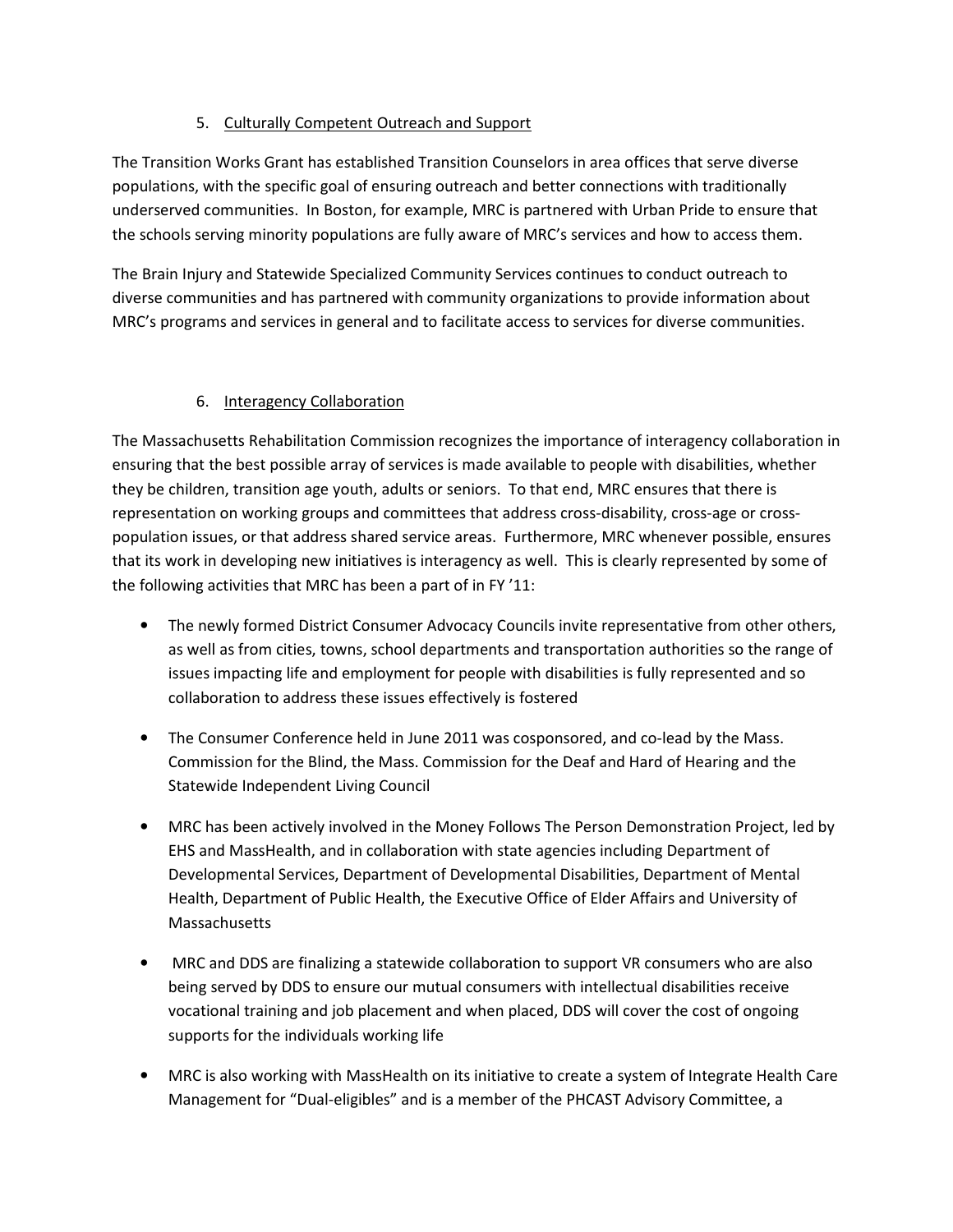collaborative effort of EHS, MassHealth, the Executive Office of Elder Affairs and UMass to design a core training curriculum for direct care workers

- The MRC Commissioner serves on the Autism Commission with other state disability agency Commissioners, EHS, Department of Elementary and Secondary Education, and the Department of Higher Education
- The MRC has representatives serving on the Brain Injury Commission, which also is represented by state disability agencies and EHS
- The Vocational Rehabilitation offices work closely with the Department of Mental Health and have implemented pilot programs to improve working relationships with DMH, Clubhouses and DMH providers to better assist consumers with psychiatric disabilities in attaining their employment goals
- MRC and the Executive Office of Elder Affairs work closely to support the development of the Aging and Disability Resource Consortia and the Long Term Care Options Counseling
- Other Interagancy collaboration includes: agency representation of the statewide Hoarding Task Force, the Respite Coalition, the Massachusetts Council Developmental Disabilities, the Interagency Council on Substance Abuse, the Department of Public Health's Health and Disability Advisory Committee, the Building Partnerships Initiative, among others.

## IV. GOALS FOR FY 2012:

- MRC will continue its work to assist people in transitioning from facilities to the community. Through its array of services including IL Centers and their transition counselors, support of the ABI waivers, Supported Living Services, Statewide Head Injury Program services, Rolland transitions, and other community supports, and with the development of the new Money Follows the Person waiver services, MRC expects to assist at least 100 people to transition from facilities to their families and their communities in 2012
- In partnership with the Federation for Children with Special Needs, MRC will ensure the guide to adult services is complete and is made available to families throughout the state.
- Also in partnership with the Federation, at least three "Planning a Life" training sessions will be held across the state
- In preparation for the recommendations of the Autism Commission, MRC will ensure that staff have access to training on Autism Spectrum Disorders as it relates specifically to their work, and will conduct an internal assessment to identify areas of need in preparation for